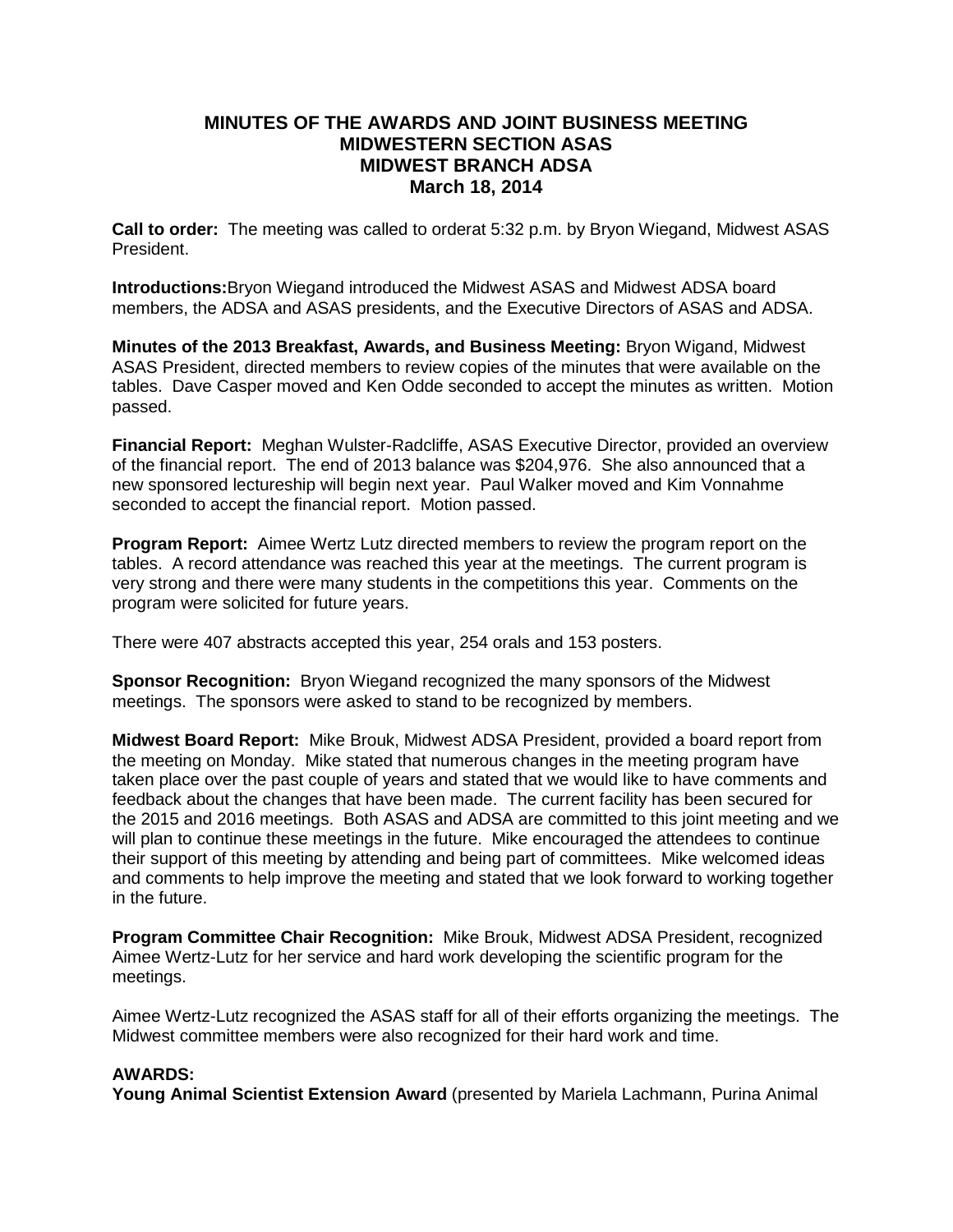Nutrition LLC) – Gregg Rentfrow, University of Kentucky

**Young Animal Scientist Research Award** (presented by John Bergstrom, DSM Nutritional Products, Inc.) – Larry Kuehn, USDA, ARS, U.S. Meat Animal Research Center

**Young Animal Scientist Teaching Award** (presented by Amy Wertz-Lutz, Alliance Nutrition) – Teresa Douthit, Kansas State University

**Early Career Agribusiness Award**(presented by Josh Jendza, BASF) – Ann Brackenridge, **Cargill** 

**National Pork Board Awards for Innovation** (presented by Chris Hostetler, National Pork Board)

**Research** – Abstract O164: "Characterization of PRRS progression in growing gilts using metabolic cytokine and complete blood count data."

N. V. L. Serão, T. E. Burkey, G. Gourley, T. E. Weber, M. FitzSimmons, K. Schwartz, C. Sparks, J. Odle, N. K. Gabler and J. C. M. Dekkers

**Education** – Abstract P407: "Development and implementation of a lean hog futures trading game to enhance student engagement and learning."

B. D. Whitaker and G. W. Arburn

**Stahly/Peo Outstanding Swine Nutrition Midwest Graduate Student Award** (presented by David Casper, ASAS Foundation Trustee Chair) – Nathan Horn, Purdue University

#### **Competitive Paper Awards:**

**Undergraduate Oral Competition** (presented by Paul Walker and Justin Rickard)

Section 1:  $1<sup>st</sup>$  – K. M. Gourley, Kansas State University (Abstract #235);  $2<sup>nd</sup>$  – H. L. Bartimus, Lincoln University (Abstract #228),  $3<sup>rd</sup> - E$ . VenJohn, Kansas State University (Abstract #236)

Section 2:  $1^{st}$  – B. O. Fleming, Mississippi State University (Abstract #244);  $2^{nd}$  – C. Shilling, University of Findlay (Abstract #239);  $3<sup>rd</sup> - D$ . L. Gunder, University of Minnesota (Abstract #241)

#### **Undergraduate Poster Competition** (presented by Mike Brouk)

 $1<sup>st</sup>$  – E. G. Groose, Lincoln University (Abstract #400);  $2<sup>nd</sup>$  (tie) – E. K. Hogan, University of Illinois(Abstract #309);  $2^{nd}$  (tie) – K. Ledergerber, University of Findlay(Abstract #258)

**Graduate M.S. Oral Competition**(presented Gary Cromwell and Ken Odde)

Section 1:  $1^{st}$  – F. Wu, University of Minnesota (Abstract #70):  $2^{nd}$  – K. E. Shircliff, University of Missouri (Abstract #69);  $3<sup>rd</sup> - F$ . P. Tan, University of Saskatchewan (Abstract #71)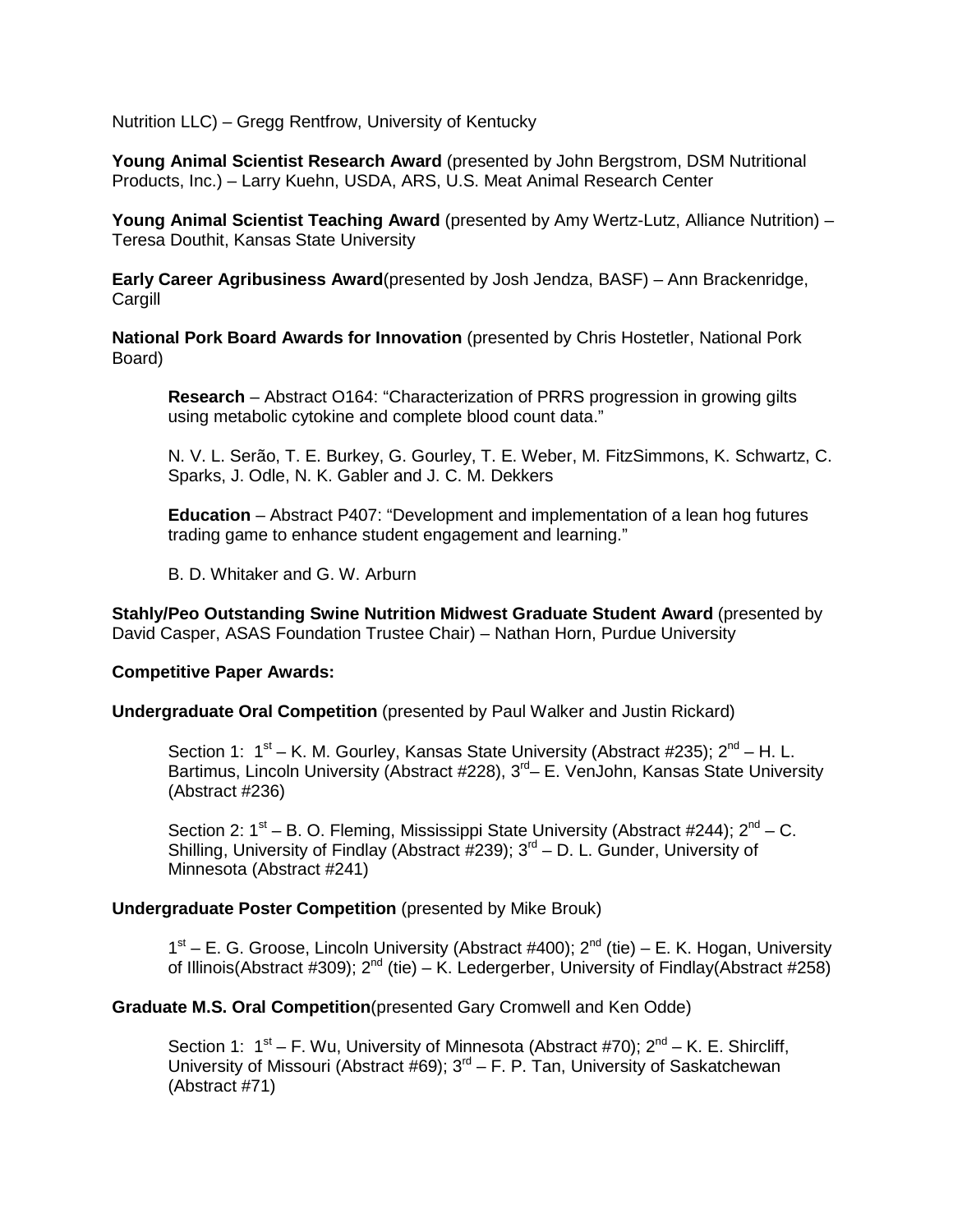Section 2:  $1<sup>st</sup>$ –B. Mordhorst, North Dakota State University (Abstract #77);  $2<sup>nd</sup>$  (tie) – B. Mason, University of Illinois (Abstract #75);  $2^{nd}$  (tie) – J. L. Bates, Iowa State University (Abstract #73)

### **Graduate M.S. Poster Competition** (presented by Aimee Wertz-Lutz)

 $1<sup>st</sup> - J$ . L. Peine, North Dakota State University (Abstract #378);  $2<sup>nd</sup> - L$ . L. Baranko, North Dakota State University (Abstract #304); 3<sup>rd</sup> – D. N. Black, North Dakota State University (Abstract #278)

# **Graduate Ph.D. Oral Competition**(presented by Allison Meyer and Debra Aaron)

Section 1:  $1^{st}$  – E. K. Harris, University of Minnesota (Abstract #92);  $2^{nd}$  – K. F. Coble, Kansas State University (Abstract #86);  $3<sup>rd</sup> - L$ . A. Huber, University of Guelph (Abstract #88)

Section 2:  $1^{st}$  – H. L. Frobose, Kansas State University (Abstract #93);  $2^{nd}$  – O. N. Genther, Iowa State University (Abstract #99); 3<sup>rd</sup> - J. M. Warner, University of Nebraska (Abstract #101)

### **Graduate Ph.D. Poster Competition**(presented by Bryon Wiegand)

 $1<sup>st</sup> - J$ . D. Colpoys, Iowa State University (Abstract #363);  $2<sup>nd</sup> - A$ . K. Watson, University of Nebraska (Abstract #361);  $3^{rd}$  – P. Ren, University of Minnesota (Abstract #350)

### **Young Dairy Scholars**(presented by Mike Brouk)

Kai Yuan Paola Plantoni

### **Animal Science Young Scholars** (presented by Mike Brouk)

Shannon Cruzen Erin Harris Jennie Zambito Maria Victoria Sanz Fernandez Leticia (Ely) Camacho Chad Pilcher Chad Paulk Kyle Grubbs Courtney Daigle Dianelys Gonzalez-Pena

**Academic Quadrathlon Recognition:** Mike Brouk recognized Tim Safranski and thanked Iowa State and the various volunteers for their contributions. Tim Safranski, Quadrathlon Committee, gave an overview of the AQ competition and thanked the many volunteers. This year, 15 teams competed at the AQ. The Overall AQ Winner was The Ohio State University.

**Report from National ADSA President:** Scott Rankin, ADSA President, reported on behalf of the National ADSA board.He reported that 2013 was a great year for ADSA by every measure. The Journal of Dairy Science was a top-ranked journal by ThomsonReuters in the agriculture category and continues to be ranked  $1<sup>st</sup>$  by the 5-year Impact Factor. The journal published 783 articles totaling 8,134 pages in 2013. The 2013 JAM set a new 2-society attendance record,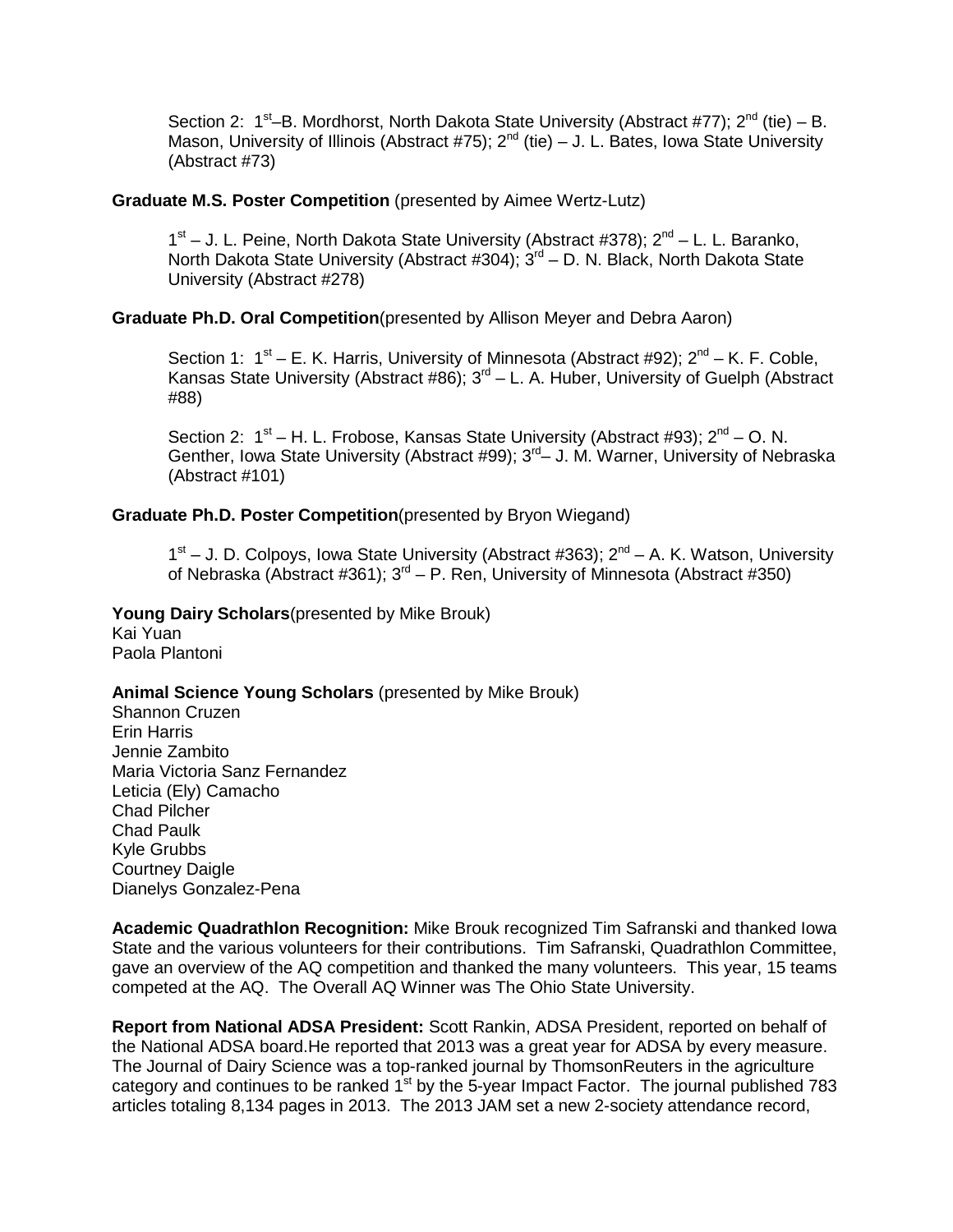and the net income exceeded the prior year 3-society meeting net income. Individual memberships increased to 4,417 total members, an increase of 12.5%. S-PAC continues to grow and now has 49 contributing conferences and 470 proceedings. Discover conferences also performed well from both financial and other conference evaluation perspectives. Financially, ADSA is doing well. Last year, total net assets grew by 31.9%. Scott concluded by recognizing the excellent level of the student competitions at the Midwest Joint Meeting.

**Report from National ASAS President:** Greg Lardy, ASAS President, provided highlights of the National ASAS board. Membership is remaining strong and new activities are being undertaken to increase membership. Total membership in 2013 was 6,154 members. Some of the new membership programs in 2013 include the ASAS Resource Center that is developing into an Animal Science Yellow Pages. The Animal Scientist database now has 22,000 individuals in the database. In 2014, the ASAS Learning Center and Graduate Director Mentorship Program will be launched. There are some new international efforts underway for 2014, including the ASAS-AAPA Meeting in October 2014, the ASAS-Gentech Meeting in December 2014, and hosting WCGALP in August 2014. ASAS is working to enhance communication through a variety of means including social media, the Taking Stock newsletter, ASAS Press Room, Living History Videos, Graduate BULLetin, and AnimalSmart.org. The Journal of Animal Science published over 6,000 pages last year. In July 2013, Gregory Lewis took over as the new editor-in-chieffor JAS. Animal Frontiers is being printed by ASAS to help increase awareness of animal agriculture and printed over 300 pages last year. ASAS continues to be a strong supporter of the FASS policy efforts in Washington D.C. The 3<sup>rd</sup> annual Innovate conference will be held in October, 2014 near Brainerd, MN. The Western Section of ASAS will meet in June, and the NE Section will meet with JAM in Kansas City in July. Greg mentioned that there are many volunteer activities available for people to become involved in the organization.

**Additional Business:** Bryon Wiegand asked for any additional business. No additional business was brought forth.

# **Kansas City- Drawing**

#### **Recognition of Retiring ASAS Board:**

John Patience was recognized as retiring Past-President of Midwest ASAS. Neal Merchen was recognized as the retiringDirector of Midwest ASAS. LigiaPrezotto was recognized as the retiring Graduate Student Director of Midwest ASAS.

#### **Recognition of Retiring ADSA Board:**

Lance Baumgard was recognized as retiring Past-President of Midwest ADSA.

# **Introduction of Newly Elected ASAS Officers:**

Jason Apple was recognized as the incoming Vice President of Midwest ASAS. Phil Miller was recognized as the incoming Director at Large of Midwest ASAS. Tasia Taxis was recognized as the incoming Graduate Student Director of Midwest ASAS.

Alan Mathew recognized Bryon Wiegand and John Patience for their service to the Midwest ASAS board.

# **Transfer of Gavel:**

Mike Brouk transferred the gavel to David Carlson, Midwest ADSA President for 2014-2015.